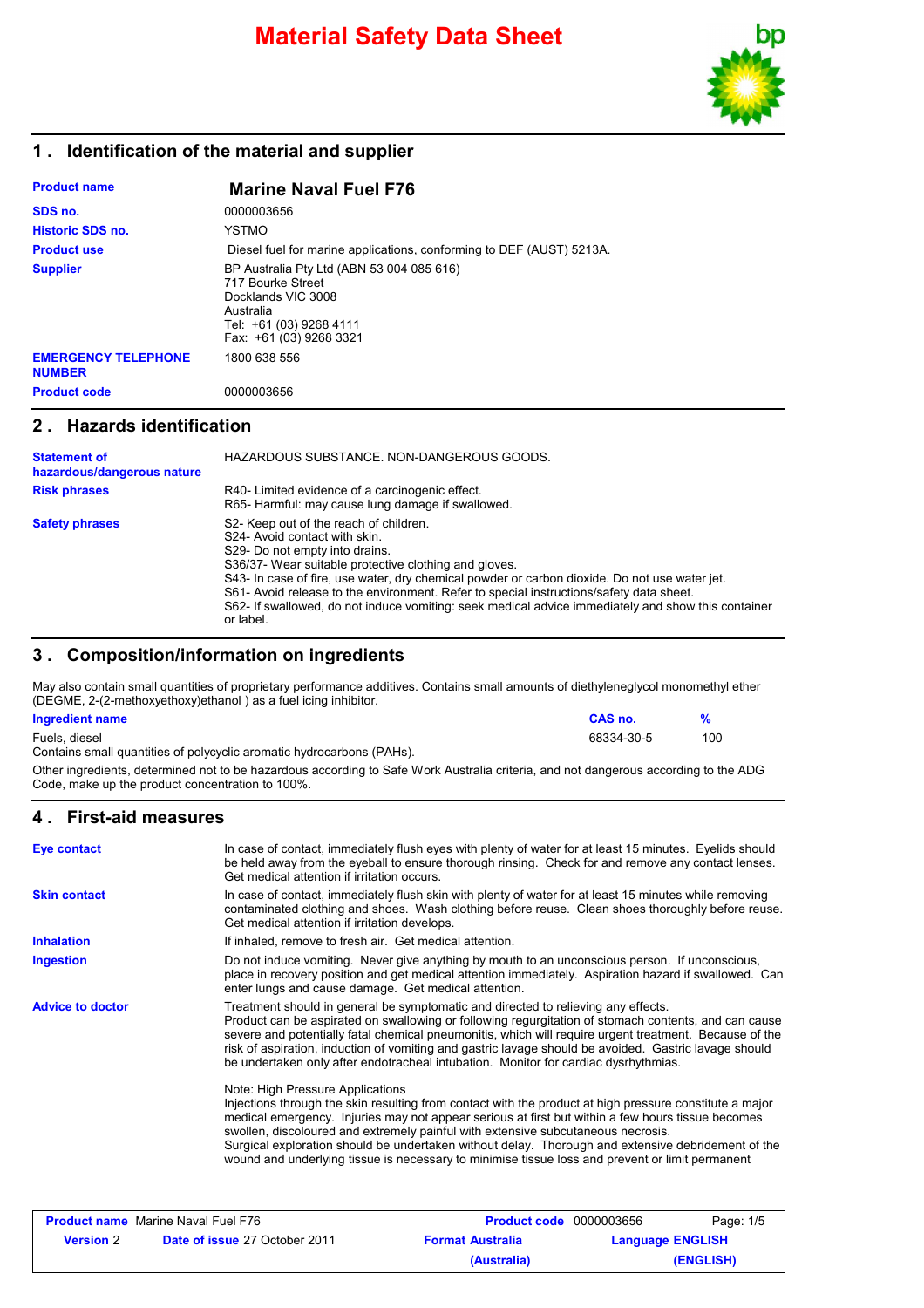# **5 . Fire-fighting measures**

| <b>Extinguishing media</b>                 |                                                                                                                                                                                                                                                                               |
|--------------------------------------------|-------------------------------------------------------------------------------------------------------------------------------------------------------------------------------------------------------------------------------------------------------------------------------|
| <b>Suitable</b>                            | In case of fire, use water fog, foam, dry chemical or carbon dioxide extinguisher or spray.                                                                                                                                                                                   |
| <b>Not suitable</b>                        | Do not use water jet.                                                                                                                                                                                                                                                         |
| <b>Hazardous decomposition</b><br>products | Decomposition products may include the following materials:<br>carbon dioxide<br>carbon monoxide<br>other hazardous substances.                                                                                                                                               |
| <b>Unusual fire/explosion</b><br>hazards   | Combustible liquid and vapour. Vapour may cause flash fire. Vapours may accumulate in low or<br>confined areas or travel a considerable distance to a source of ignition and flash back. Runoff to<br>sewer may create fire or explosion hazard.                              |
| <b>Special fire-fighting</b><br>procedures | Do not fight fire when it reaches the material. Withdraw from fire and let it burn. Promptly isolate the<br>scene by removing all persons from the vicinity of the incident if there is a fire. First move people out of<br>line-of-sight of the scene and away from windows. |
| <b>Protection of fire-fighters</b>         | Fire-fighters should wear appropriate protective equipment and self-contained breathing apparatus<br>(SCBA) with a full face-piece operated in positive pressure mode.                                                                                                        |

### **6 . Accidental release measures**

| <b>Personal precautions</b>      | No action shall be taken involving any personal risk or without suitable training. Evacuate surrounding<br>areas. Keep unnecessary and unprotected personnel from entering. Do not touch or walk through<br>spilt material. Shut off all ignition sources. No flares, smoking or flames in hazard area. Avoid<br>breathing vapour or mist. Provide adequate ventilation. Wear appropriate respirator when ventilation<br>is inadequate. Put on appropriate personal protective equipment (see Section 8).                                                                                                                                                                                                                                                                                          |
|----------------------------------|----------------------------------------------------------------------------------------------------------------------------------------------------------------------------------------------------------------------------------------------------------------------------------------------------------------------------------------------------------------------------------------------------------------------------------------------------------------------------------------------------------------------------------------------------------------------------------------------------------------------------------------------------------------------------------------------------------------------------------------------------------------------------------------------------|
| <b>Environmental precautions</b> | Avoid dispersal of spilt material and runoff and contact with soil, waterways, drains and sewers.<br>Inform the relevant authorities if the product has caused environmental pollution (sewers, waterways,<br>soil or air). Water polluting material. May be harmful to the environment if released in large<br>quantities.                                                                                                                                                                                                                                                                                                                                                                                                                                                                        |
| Large spill                      | Stop leak if without risk. Eliminate all ignition sources. Move containers from spill area. Approach the<br>release from upwind. Prevent entry into sewers, water courses, basements or confined areas. Wash<br>spillages into an effluent treatment plant or proceed as follows. Contain and collect spillage with non-<br>combustible, absorbent material e.g. sand, earth, vermiculite or diatomaceous earth and place in<br>container for disposal according to local regulations (see section 13). Use spark-proof tools and<br>explosion-proof equipment. Dispose of via a licensed waste disposal contractor. Contaminated<br>absorbent material may pose the same hazard as the spilt product. Note: see section 1 for emergency<br>contact information and section 13 for waste disposal. |
| <b>Small spill</b>               | Stop leak if without risk. Eliminate all ignition sources. Move containers from spill area. Absorb with<br>an inert material and place in an appropriate waste disposal container. Use spark-proof tools and<br>explosion-proof equipment. Dispose of via a licensed waste disposal contractor.                                                                                                                                                                                                                                                                                                                                                                                                                                                                                                    |

#### **Handling and storage 7 .**

| <b>Handling</b>                                  | Aspiration hazard if swallowed. Can enter lungs and cause damage. Do not ingest. If ingested, do not<br>induce vomiting. Never siphon by mouth. Avoid breathing vapours, spray or mists. Use only with<br>adequate ventilation. Keep away from heat, sparks and flame. To avoid fire or explosion, dissipate<br>static electricity during transfer by earthing and bonding containers and equipment before transferring<br>material. Use explosion-proof electrical (ventilating, lighting and material handling) equipment. Avoid<br>contact of spilt material and runoff with soil and surface waterways. Wash thoroughly after handling.<br>When using do not eat, drink or smoke.                                                                                                                                                                                                                                                                                                                                                                                                                                                                                                                      |
|--------------------------------------------------|------------------------------------------------------------------------------------------------------------------------------------------------------------------------------------------------------------------------------------------------------------------------------------------------------------------------------------------------------------------------------------------------------------------------------------------------------------------------------------------------------------------------------------------------------------------------------------------------------------------------------------------------------------------------------------------------------------------------------------------------------------------------------------------------------------------------------------------------------------------------------------------------------------------------------------------------------------------------------------------------------------------------------------------------------------------------------------------------------------------------------------------------------------------------------------------------------------|
| <b>Storage</b>                                   | Keep container tightly closed. Keep container in a cool, well-ventilated area. Store and use only in<br>equipment/containers designed for use with this product.<br>Empty packages may contain some remaining product. Hazard warning labels are a guide to the safe<br>handling of empty packaging and should not be removed.<br>Do not enter storage tanks without breathing apparatus unless the tank has been well ventilated and<br>the tank atmosphere has been shown to contain hydrocarbon vapour concentrations of less than<br>1% of the lower flammability limit and an oxygen concentration of at least 20% volume.<br>Always have sufficient people standing by outside the tank with appropriate breathing apparatus and<br>equipment to effect a quick rescue.                                                                                                                                                                                                                                                                                                                                                                                                                              |
| <b>Combustibility Classification</b>             | Combustible liquid Class C1 (AS 1940).                                                                                                                                                                                                                                                                                                                                                                                                                                                                                                                                                                                                                                                                                                                                                                                                                                                                                                                                                                                                                                                                                                                                                                     |
| <b>Additional information-</b><br><b>Storage</b> | This product must be handled in compliance with Australian Standard: The storage and handling of<br>flammable and combustible liquids [Standard 1940-2004 as amended and adapted].                                                                                                                                                                                                                                                                                                                                                                                                                                                                                                                                                                                                                                                                                                                                                                                                                                                                                                                                                                                                                         |
|                                                  | Light hydrocarbon vapours can build up in the headspace of tanks. These can cause<br>flammability/explosion hazards even at temperatures below the normal flash point (note: flash point<br>must not be regarded as a reliable indicator of the potential flammability of vapour in tank<br>headspaces). Tank headspaces should always be regarded as potentially flammable and care should<br>be taken to avoid static electrical discharge and all ignition sources during filling, ullaging and<br>sampling from storage tanks.<br>Will present a flammability hazard if heated above flash point but bulk liquids at normal storage<br>temperatures will present virtually no fire hazard. If fuel contacts hot surfaces, or leaks from high<br>pressure fuel pipes, the vapour and/or mists generated will create a flammability or explosion hazard.<br>Product contaminated rags, paper or material used to absorb spillages, represent a fire hazard, and<br>should not be allowed to accumulate. Dispose of safely immediately after use.<br>Empty containers represent a fire hazard as they may contain flammable product residues and vapour.<br>Never weld, solder or braze empty containers. |

|                  | <b>Product name</b> Marine Naval Fuel F76 | <b>Product code</b> 0000003656 | Page: 2/5               |
|------------------|-------------------------------------------|--------------------------------|-------------------------|
| <b>Version</b> 2 | <b>Date of issue 27 October 2011</b>      | <b>Format Australia</b>        | <b>Language ENGLISH</b> |
|                  |                                           | (Australia)                    | (ENGLISH)               |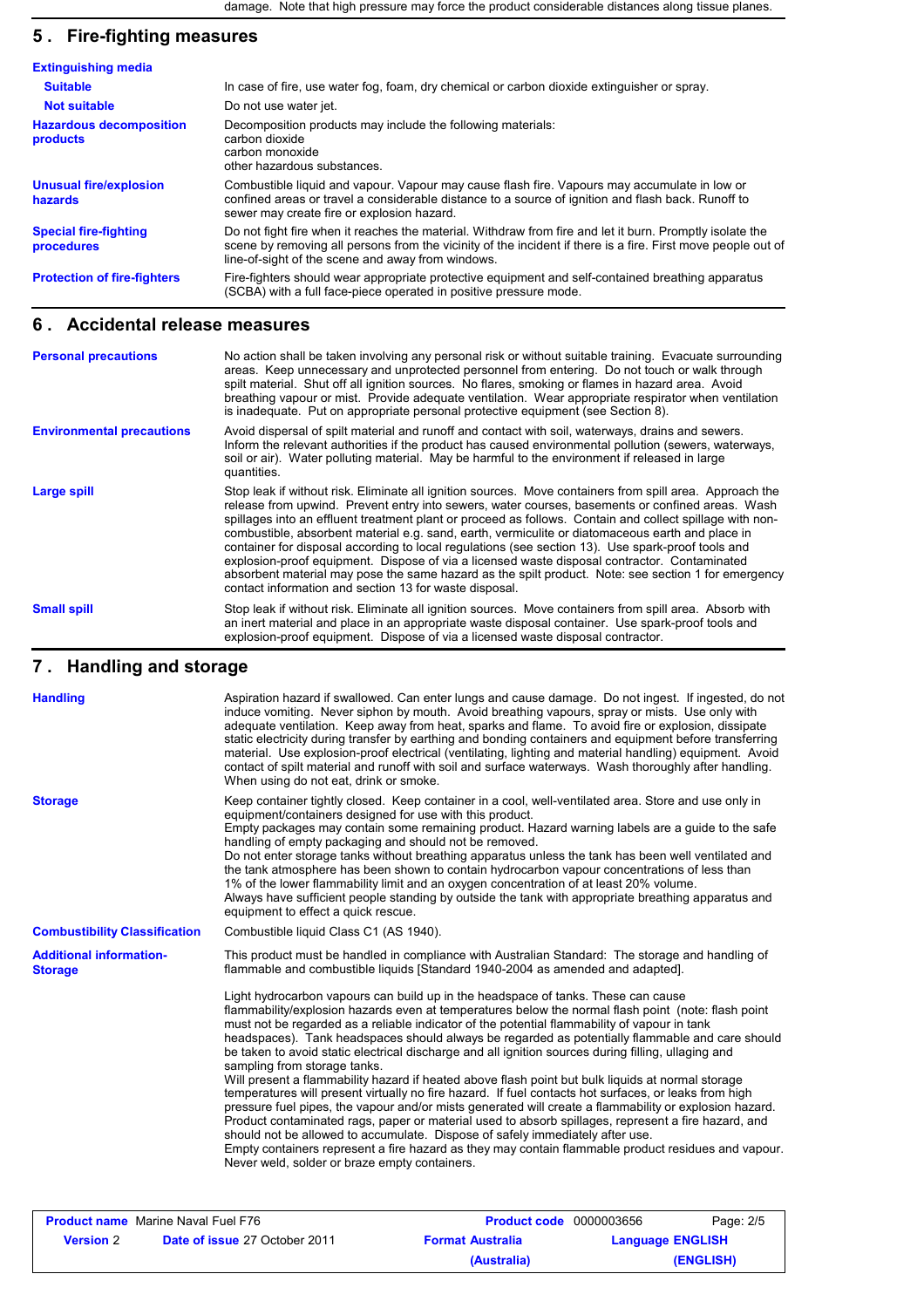# **8 . Exposure controls/personal protection**

| <b>Ingredient name</b>                   | <b>Occupational exposure limits</b>                                                                                                                                                                                                                                                                                                                                                                                                                                                                                                                                                                                                                    |  |  |
|------------------------------------------|--------------------------------------------------------------------------------------------------------------------------------------------------------------------------------------------------------------------------------------------------------------------------------------------------------------------------------------------------------------------------------------------------------------------------------------------------------------------------------------------------------------------------------------------------------------------------------------------------------------------------------------------------------|--|--|
| Fuels, diesel                            | ACGIH TLV (United States). Absorbed through skin.<br>TWA: 100 mg/m <sup>3</sup> , (measured as total hydrocarbons) 8 hour(s). Issued/Revised:<br>1/2007 Form: Total hydrocarbons                                                                                                                                                                                                                                                                                                                                                                                                                                                                       |  |  |
|                                          | For information and quidance, the ACGIH values are included. For further information on these please consult your supplier.                                                                                                                                                                                                                                                                                                                                                                                                                                                                                                                            |  |  |
| <b>Biological Limit Values</b>           | No biological limit allocated.                                                                                                                                                                                                                                                                                                                                                                                                                                                                                                                                                                                                                         |  |  |
| <b>Exposure controls</b>                 |                                                                                                                                                                                                                                                                                                                                                                                                                                                                                                                                                                                                                                                        |  |  |
| <b>Occupational exposure</b><br>controls | Provide exhaust ventilation or other engineering controls to keep the airborne concentrations of<br>vapours below their respective occupational exposure limits. In accordance with good industrial<br>hygiene and safety work practices, airborne exposures should be controlled to the lowest extent<br>practicable.                                                                                                                                                                                                                                                                                                                                 |  |  |
| <b>Hygiene measures</b>                  | Wash hands, forearms and face thoroughly after handling chemical products, before eating, smoking<br>and using the lavatory and at the end of the working period. Ensure that eyewash stations and safety<br>showers are close to the workstation location.                                                                                                                                                                                                                                                                                                                                                                                            |  |  |
| <b>Personal protective equipment</b>     |                                                                                                                                                                                                                                                                                                                                                                                                                                                                                                                                                                                                                                                        |  |  |
| <b>Respiratory protection</b>            | Use only with adequate ventilation. Avoid breathing of vapours, mists or spray. Select and use<br>respirators in accordance with AS/NZS 1715/1716. When mists or vapours exceed the exposure<br>standards then the use of the following is recommended: Approved respirator with organic vapour and<br>dust/mist filters. Filter capacity and respirator type depends on exposure level.                                                                                                                                                                                                                                                               |  |  |
| <b>Skin and body</b>                     | Avoid contact with skin and clothing. Wear clothing and footwear that cannot be penetrated by<br>chemicals or oil.                                                                                                                                                                                                                                                                                                                                                                                                                                                                                                                                     |  |  |
| <b>Hand protection</b>                   | Wear protective gloves if prolonged or repeated contact is likely. Recommended: Nitrile gloves.                                                                                                                                                                                                                                                                                                                                                                                                                                                                                                                                                        |  |  |
|                                          | The correct choice of protective gloves depends upon the chemicals being handled, the conditions of<br>work and use, and the condition of the gloves (even the best chemically resistant glove will break<br>down after repeated chemical exposures). Most gloves provide only a short time of protection before<br>they must be discarded and replaced. Because specific work environments and material handling<br>practices vary, safety procedures should be developed for each intended application. Gloves should<br>therefore be chosen in consultation with the supplier/manufacturer and with a full assessment of the<br>working conditions. |  |  |
| <b>Eye protection</b>                    | Chemical splash goggles.                                                                                                                                                                                                                                                                                                                                                                                                                                                                                                                                                                                                                               |  |  |

# **9 . Physical and chemical properties**

| <b>Physical state</b>                       | Liquid.                                                                                                                                                                                                                                          |
|---------------------------------------------|--------------------------------------------------------------------------------------------------------------------------------------------------------------------------------------------------------------------------------------------------|
| <b>Colour</b>                               | Clear, Bright                                                                                                                                                                                                                                    |
| <b>Odour</b>                                | Mild                                                                                                                                                                                                                                             |
| <b>Flash point</b>                          | >61.5 °C (Closed cup) Pensky-Martens.                                                                                                                                                                                                            |
| <b>Auto-ignition temperature</b>            | 240°C (464°F)                                                                                                                                                                                                                                    |
| <b>Explosive properties</b>                 | Combustible liquid and vapour. Vapour may cause flash fire. Vapours may accumulate in low or<br>confined areas or travel a considerable distance to a source of ignition and flash back. Runoff to<br>sewer may create fire or explosion hazard. |
| <b>Explosion limits</b>                     | Lower: 0.7%<br>Upper: 5%                                                                                                                                                                                                                         |
| <b>Vapour pressure</b>                      | $<$ 0.1 kPa ( $<$ 0.75 mm Hg) at 20 $^{\circ}$ C                                                                                                                                                                                                 |
| <b>Vapour density</b>                       | Not available.                                                                                                                                                                                                                                   |
| <b>Viscosity</b>                            | Kinematic: <7 mm <sup>2</sup> /s (<7 cSt) at $40^{\circ}$ C                                                                                                                                                                                      |
| рH                                          | Not available.                                                                                                                                                                                                                                   |
| Boiling point / range                       | 180 to 360°C (356 to 680°F)                                                                                                                                                                                                                      |
| Melting point / range                       | Not available.                                                                                                                                                                                                                                   |
| <b>Relative density/Specific</b><br>gravity | 0.84                                                                                                                                                                                                                                             |
| <b>Density</b>                              | 810 to 850 kg/m <sup>3</sup> (0.81 to 0.85 g/cm <sup>3</sup> ) at 15°C                                                                                                                                                                           |
| <b>Solubility</b>                           | Insoluble                                                                                                                                                                                                                                        |

# **10 . Stability and reactivity**

| <b>Stability</b>                                                         | The product is stable.                                                                                                          |
|--------------------------------------------------------------------------|---------------------------------------------------------------------------------------------------------------------------------|
| <b>Conditions to avoid</b>                                               | Avoid all possible sources of ignition (spark or flame). Avoid excessive heat.                                                  |
| Incompatibility with various<br>substances/Hazardous<br><b>Reactions</b> | Reactive or incompatible with the following materials: oxidising materials.                                                     |
| <b>Hazardous decomposition</b><br>products                               | Decomposition products may include the following materials:<br>carbon dioxide<br>carbon monoxide<br>other hazardous substances. |

| <b>Product name</b> Marine Naval Fuel F76 |                                                                 | <b>Product code</b> 0000003656 |                         | Page: 3/5 |
|-------------------------------------------|-----------------------------------------------------------------|--------------------------------|-------------------------|-----------|
| <b>Version</b> 2                          | <b>Date of issue 27 October 2011</b><br><b>Format Australia</b> |                                | <b>Language ENGLISH</b> |           |
|                                           |                                                                 | (Australia)                    |                         | (ENGLISH) |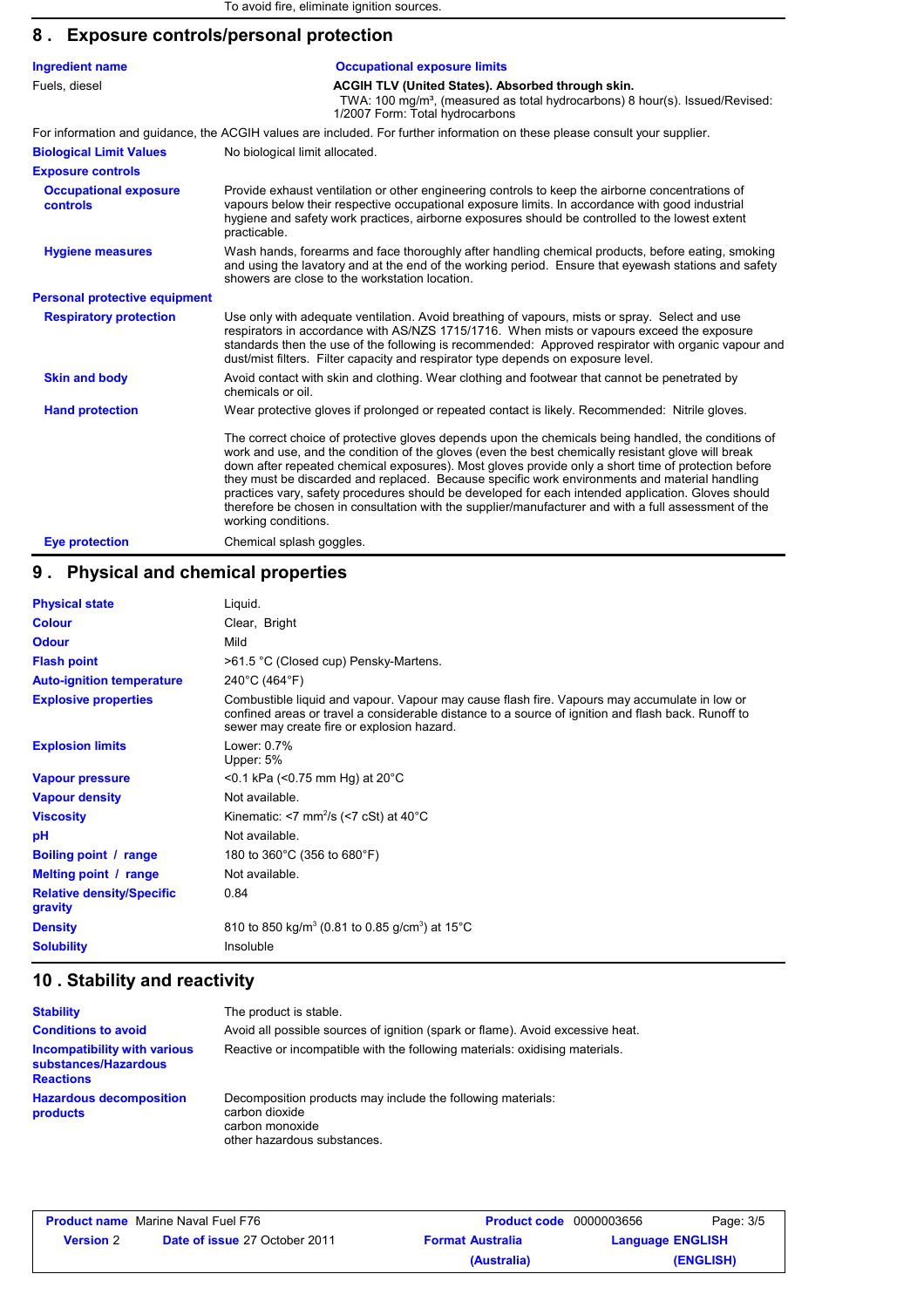# **11 . Toxicological information**

| <b>Effects and symptoms</b> |                                                                                                                                                                                                                                                     |
|-----------------------------|-----------------------------------------------------------------------------------------------------------------------------------------------------------------------------------------------------------------------------------------------------|
| <b>Eyes</b>                 | Vapour, mist or fume may cause eye irritation. Exposure to vapour, mist or fume may cause stinging,<br>redness and watering of the eyes.                                                                                                            |
| <b>Skin</b>                 | Causes skin irritation. Prolonged or repeated contact can defat the skin and lead to irritation and/or<br>dermatitis.                                                                                                                               |
| <b>Inhalation</b>           | Harmful if inhaled. May cause irritation of respiratory tract, coughing, shortness of breath.                                                                                                                                                       |
| <b>Ingestion</b>            | Aspiration of this product into the lungs may cause chemical pneumonia and can be fatal. Aspiration<br>into the lungs can occur while vomiting after ingestion of this product. Do not siphon by mouth.<br>Irritating to mouth, throat and stomach. |
| <b>Chronic toxicity</b>     |                                                                                                                                                                                                                                                     |
| <b>Carcinogenic effects</b> | POSSIBLE CANCER HAZARD - CONTAINS MATERIAL WHICH MAY CAUSE CANCER, BASED ON<br>ANIMAL DATA. -- Carcinogenic Category 3<br>Risk of cancer depends on duration and level of exposure.                                                                 |
| <b>Mutagenic effects</b>    | No known significant effects or critical hazards.                                                                                                                                                                                                   |
| <b>Other information</b>    | May cause damage to organs through prolonged or repeated exposure. Vapour, mists or fumes may<br>contain polycyclic aromatic hydrocarbons some of which are known to produce skin cancer.                                                           |
|                             | Diesel exhaust particulates have been classified by the National Toxicological Program (NTP) to be a<br>reasonably anticipated human carcinogen. Exposure should be minimized to reduce potential risk.                                             |

### **Ecological information 12 .**

| <b>Ecotoxicity</b>                  | Toxic to aquatic organisms, may cause long-term adverse effects in the aquatic environment.                               |
|-------------------------------------|---------------------------------------------------------------------------------------------------------------------------|
| <b>Biodegradability</b>             |                                                                                                                           |
| <b>Persistence/degradability</b>    | This product is inherently biodegradable.                                                                                 |
| <b>Mobility</b>                     | Spillages may penetrate the soil causing ground water contamination. This material may accumulate<br>in sediments.        |
| <b>Bioaccumulative potential</b>    | This product is not expected to bioaccumulate through food chains in the environment.                                     |
| <b>Other ecological information</b> | Spills may form a film on water surfaces causing physical damage to organisms. Oxygen transfer<br>could also be impaired. |

# **13 . Disposal considerations**

| Disposal considerations /<br><b>Waste information</b> | The generation of waste should be avoided or minimised wherever possible. Empty containers or<br>liners may retain some product residues. This material and its container must be disposed of in a safe<br>way. Significant quantities of waste product residues should not be disposed of via the foul sewer but<br>processed in a suitable effluent treatment plant. Dispose of surplus and non-recyclable products via a<br>licensed waste disposal contractor. Disposal of this product, solutions and any by-products should at<br>all times comply with the requirements of environmental protection and waste disposal legislation and<br>any regional local authority reguirements. Avoid dispersal of spilt material and runoff and contact with<br>soil, waterways, drains and sewers. |
|-------------------------------------------------------|--------------------------------------------------------------------------------------------------------------------------------------------------------------------------------------------------------------------------------------------------------------------------------------------------------------------------------------------------------------------------------------------------------------------------------------------------------------------------------------------------------------------------------------------------------------------------------------------------------------------------------------------------------------------------------------------------------------------------------------------------------------------------------------------------|
| <b>Special Precautions for</b>                        | Empty packages may contain some remaining product. Hazard warning labels are a quide to the safe                                                                                                                                                                                                                                                                                                                                                                                                                                                                                                                                                                                                                                                                                                 |
| <b>Landfill or Incineration</b>                       | handling of empty packaging and should not be removed.                                                                                                                                                                                                                                                                                                                                                                                                                                                                                                                                                                                                                                                                                                                                           |

# **14 . Transport information**

#### **International transport regulations**

| <b>Regulatory</b><br>information          | <b>UN number</b>  | <b>Proper shipping name</b>                      | <b>Class</b> | PG*            | Label                               | <b>Additional information</b>                               |
|-------------------------------------------|-------------------|--------------------------------------------------|--------------|----------------|-------------------------------------|-------------------------------------------------------------|
| <b>ADG</b><br><b>Classification</b>       | Not<br>regulated. |                                                  |              |                |                                     | <b>Remarks</b><br>Combustible liquid Class<br>C1 (AS 1940). |
| <b>IMDG</b><br><b>Classification</b>      | UN 1202           | DIESEL FUEL. Marine<br>pollutant (Fuels, diesel) | 3            | III            | $\mathbf{\mathbf{\underline{Y}}}_2$ | <b>Emergency schedules</b><br><u>(EmS)</u><br>$F-E$ , $S-E$ |
| <b>IATA/ICAO</b><br><b>Classification</b> | <b>UN 1202</b>    | <b>DIESEL FUEL</b>                               | 3            | $\mathbf{III}$ | qΣ                                  |                                                             |

PG\* : Packing group

| <b>Product name</b> Marine Naval Fuel F76 |                                      | <b>Product code</b> 0000003656 |  | Page: 4/5               |
|-------------------------------------------|--------------------------------------|--------------------------------|--|-------------------------|
| <b>Version 2</b>                          | <b>Date of issue 27 October 2011</b> | <b>Format Australia</b>        |  | <b>Language ENGLISH</b> |
|                                           |                                      | (Australia)                    |  | (ENGLISH)               |